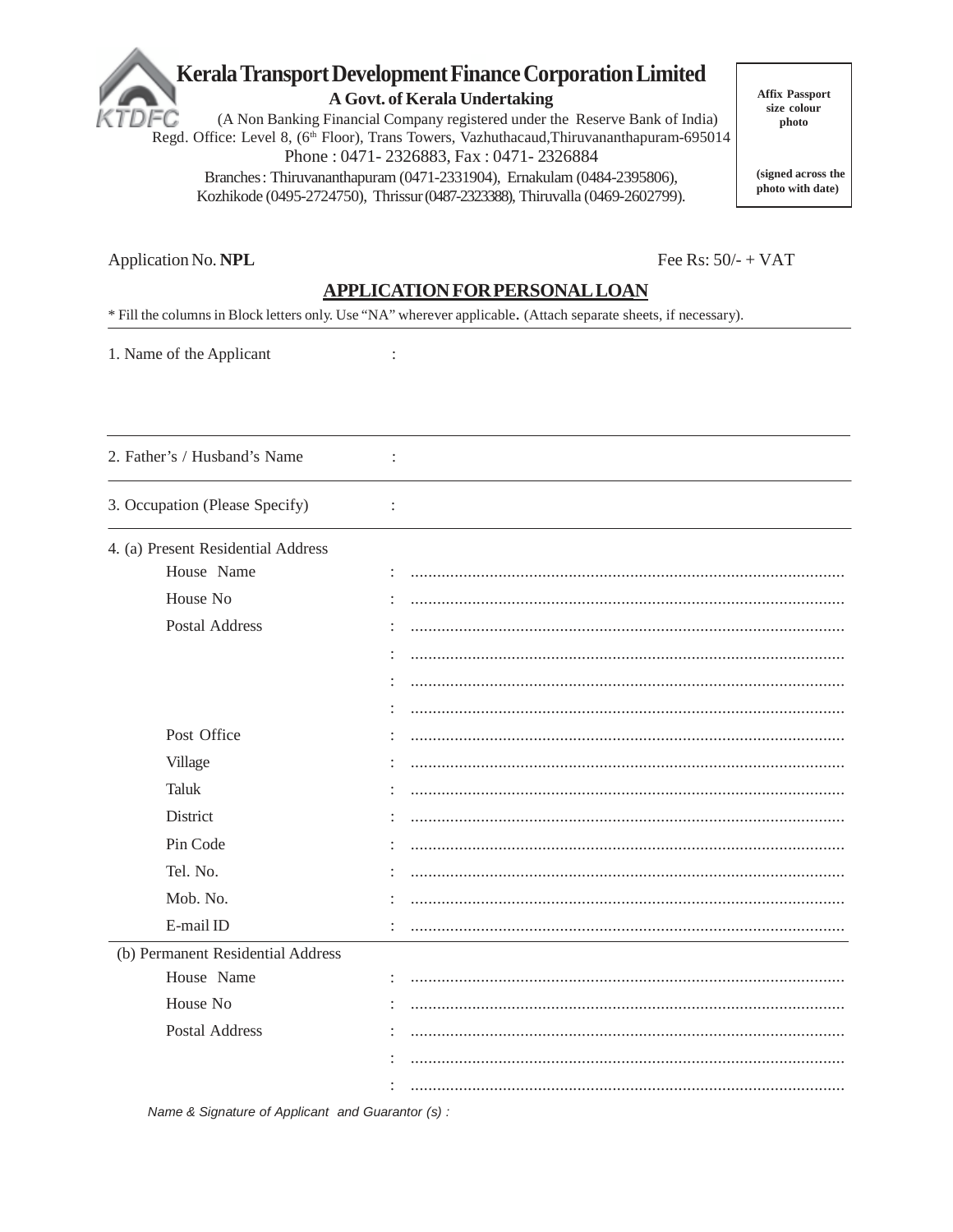| Post Office                                                                                  |                                     |
|----------------------------------------------------------------------------------------------|-------------------------------------|
| Village                                                                                      |                                     |
| Taluk                                                                                        |                                     |
| District                                                                                     |                                     |
| Pin Code                                                                                     |                                     |
| Tel. No.                                                                                     |                                     |
| 5. Official Address                                                                          |                                     |
| Designation                                                                                  |                                     |
| Name of Office                                                                               |                                     |
| Location                                                                                     |                                     |
| Post Office                                                                                  |                                     |
| District                                                                                     |                                     |
| Pin Code                                                                                     |                                     |
| Tel. No.                                                                                     |                                     |
| 6. Age & Date of Birth                                                                       |                                     |
| 7. Educational Qualification(s)                                                              |                                     |
| 8. Gender                                                                                    | : $M/F$                             |
| 9. Marital Status                                                                            | : Married / Unmarried               |
| 10. Whether Resident/Non-Resident:                                                           |                                     |
| 11. Details of Gross monthly<br>Salary(Give particulars of BP,<br>DA, HRA& other allowances) |                                     |
| 12. Present deduction(s) from salary<br>(Give Particulars)                                   |                                     |
| 13. Net monthly salary:                                                                      |                                     |
| 14. Details of other Vehicles, if any,:<br>owned by the applicant                            |                                     |
| 15. Driving License No.                                                                      | $\ddot{\cdot}$                      |
| 16. Signature Proof                                                                          | PAN Card<br>a)                      |
|                                                                                              | Driving License or<br>b)            |
|                                                                                              | Notary Attestation<br>$\mathbf{c})$ |

N.B:- Original Signature Proof and Address Proof to be produced for verification as and when required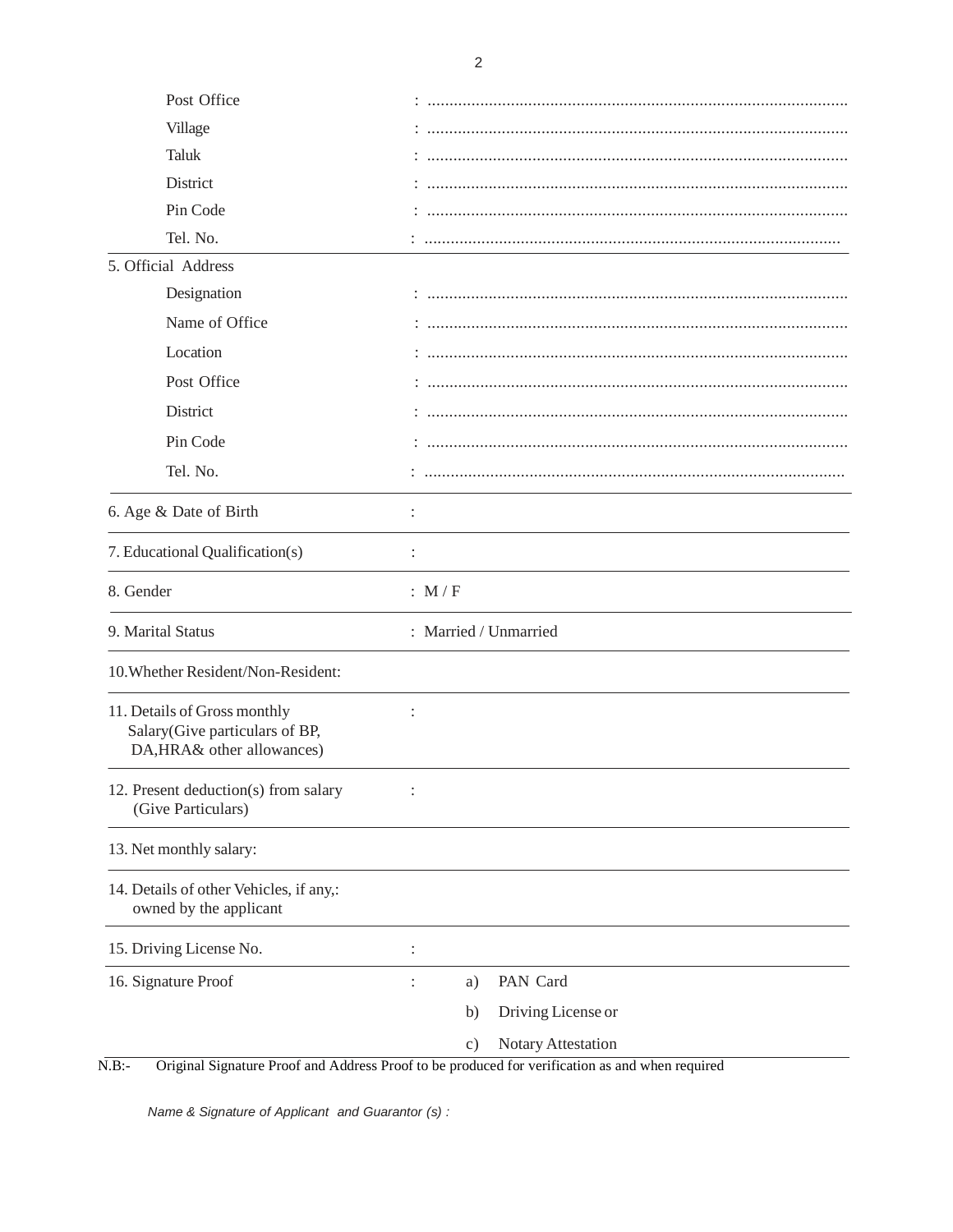|                      |                      | 3                                                                            |
|----------------------|----------------------|------------------------------------------------------------------------------|
| 17. Identity Proof / | $\ddot{\phantom{0}}$ | a) Election ID Card                                                          |
| Address Proof        | $\ddot{\phantom{a}}$ | b) Ration Card<br>c) Aadhar Card                                             |
|                      |                      | : d) Passport or<br>: e) Any other address proof issued by Govt. Authorities |

18. Details of Dependants with address :

19. Other income, if any, of the Applicant :

20. Whether the applicant had earlier availed : any loans from KTDFC. If yes, give details.  $\cdot$  :

| 21. | Details of properties, if any, owned or possessed by the applicant |  |
|-----|--------------------------------------------------------------------|--|
|     | a) Owner of the Property                                           |  |
|     | b) Survey No.                                                      |  |
|     | c) Re-survey No.                                                   |  |
|     | d) Block No.                                                       |  |
|     | e) Village                                                         |  |
|     | f) Taluk                                                           |  |
|     | g) District                                                        |  |
|     | h) Extent of land                                                  |  |
|     | i) Other relevant Details, if any                                  |  |
|     | 22. External Borrowings                                            |  |
|     | Nature                                                             |  |
|     | Name of Bank / Institution                                         |  |
|     | Amount                                                             |  |
|     | Monthly repayment                                                  |  |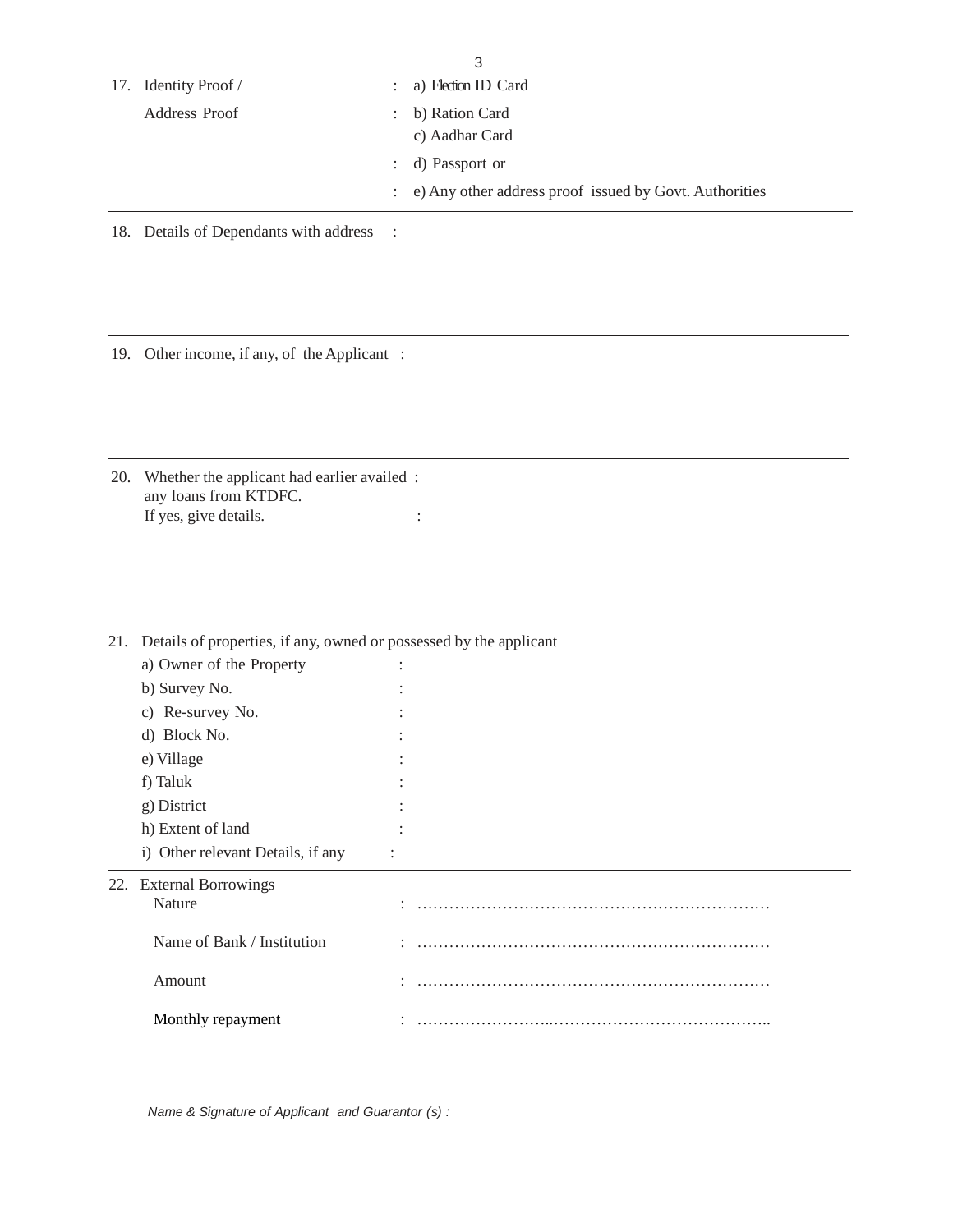| 23. Details of Guarantors (Sureties) |
|--------------------------------------|
| <b>Guarantor 1</b>                   |

(a) Present Residential Address

| (a) Tresent Residential Address   |                      |  |
|-----------------------------------|----------------------|--|
| House Name                        |                      |  |
| House No                          | $\ddot{\phantom{a}}$ |  |
| Postal Address                    |                      |  |
|                                   |                      |  |
|                                   |                      |  |
|                                   |                      |  |
| Post Office                       | ÷                    |  |
| Village                           |                      |  |
| Taluk                             |                      |  |
| District                          |                      |  |
| Pin Code                          |                      |  |
| Tel. No.                          |                      |  |
| Mob. No.                          |                      |  |
| E-mail ID                         | ÷                    |  |
| (b) Permanent Residential Address |                      |  |
| House Name                        |                      |  |
| House No                          |                      |  |
| Postal Address                    | ÷                    |  |
|                                   |                      |  |
|                                   |                      |  |
|                                   |                      |  |
| Post Office                       |                      |  |
| Village                           |                      |  |
| Taluk                             | ÷                    |  |
| District                          |                      |  |
| Pin Code                          |                      |  |
| Tel. No.                          |                      |  |
| (c) Official Address:             |                      |  |
|                                   | Designation          |  |
|                                   | Location             |  |
|                                   | Post Office          |  |
|                                   | District             |  |
|                                   |                      |  |
|                                   | Pin Code             |  |
|                                   | Tel. No.             |  |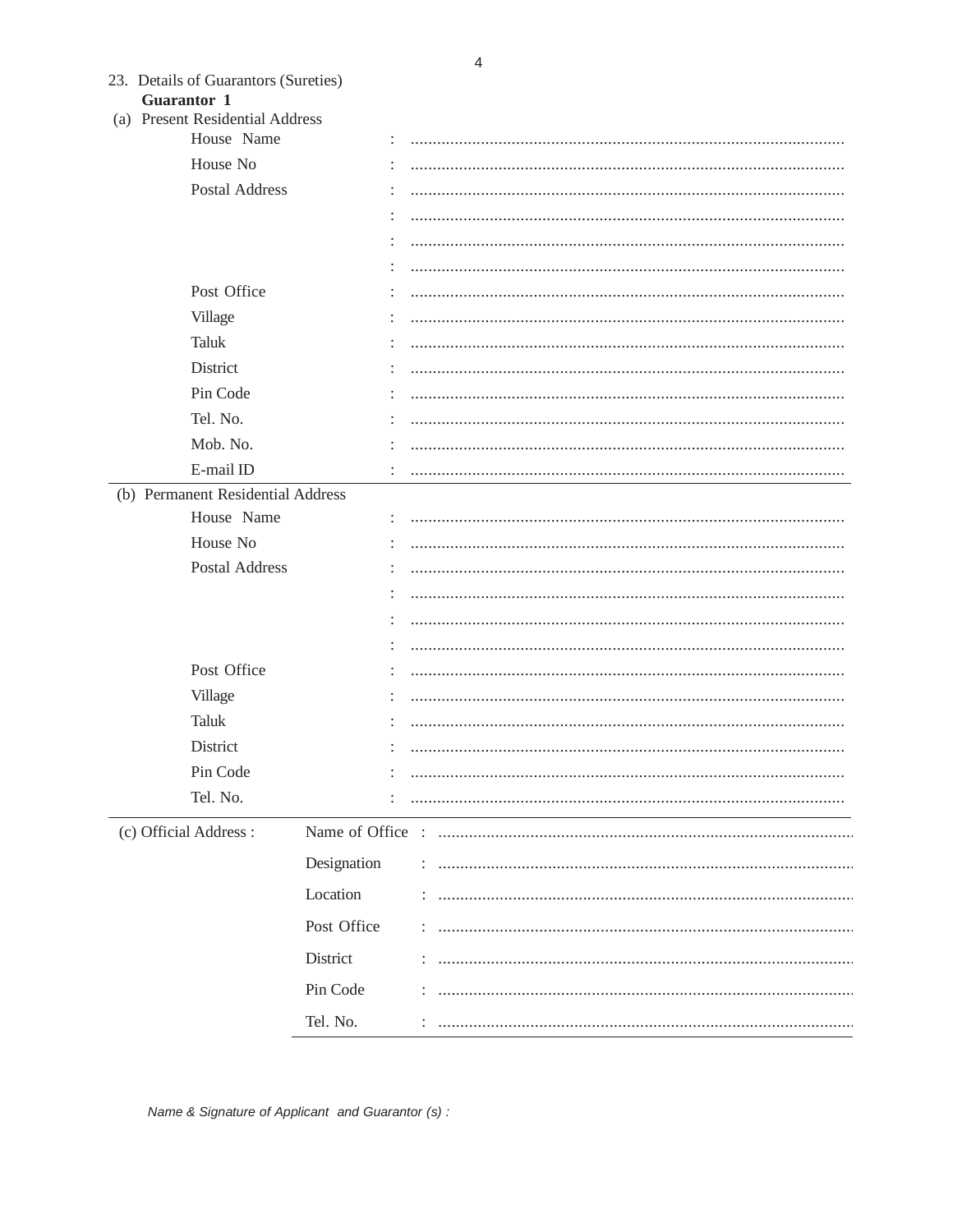(d) Age & Date of Birth  $\ddot{\ddot{\phantom{}}\phantom{}}$ (e) Present net monthly in come  $\ddot{\cdot}$ 

(f) Details of other properties, if any, owned/possessed by the guarantor.

| a) Owner of the Property                                                                                                   |  |
|----------------------------------------------------------------------------------------------------------------------------|--|
| b) Survey No.                                                                                                              |  |
| c) Resurvey No.                                                                                                            |  |
| d) Block No.                                                                                                               |  |
| e) Village                                                                                                                 |  |
| f) Taluk                                                                                                                   |  |
| g) District                                                                                                                |  |
| h) Extent of land                                                                                                          |  |
| i) Other relevant Details, if any                                                                                          |  |
| (g) Whether the guarantor has offered himself :<br>as surety for any other<br>transaction earlier, if so, give<br>details. |  |
| 24. Guarantor 2.                                                                                                           |  |
| (a) Present Residential Address                                                                                            |  |
| House Name                                                                                                                 |  |
| House No                                                                                                                   |  |
| Postal Address                                                                                                             |  |
|                                                                                                                            |  |
|                                                                                                                            |  |
|                                                                                                                            |  |
| Post Office                                                                                                                |  |
| Village                                                                                                                    |  |
| Taluk                                                                                                                      |  |
| District                                                                                                                   |  |
| Pin Code                                                                                                                   |  |
| Tel. No.                                                                                                                   |  |
| Mob. No.                                                                                                                   |  |
| E-mail ID                                                                                                                  |  |
|                                                                                                                            |  |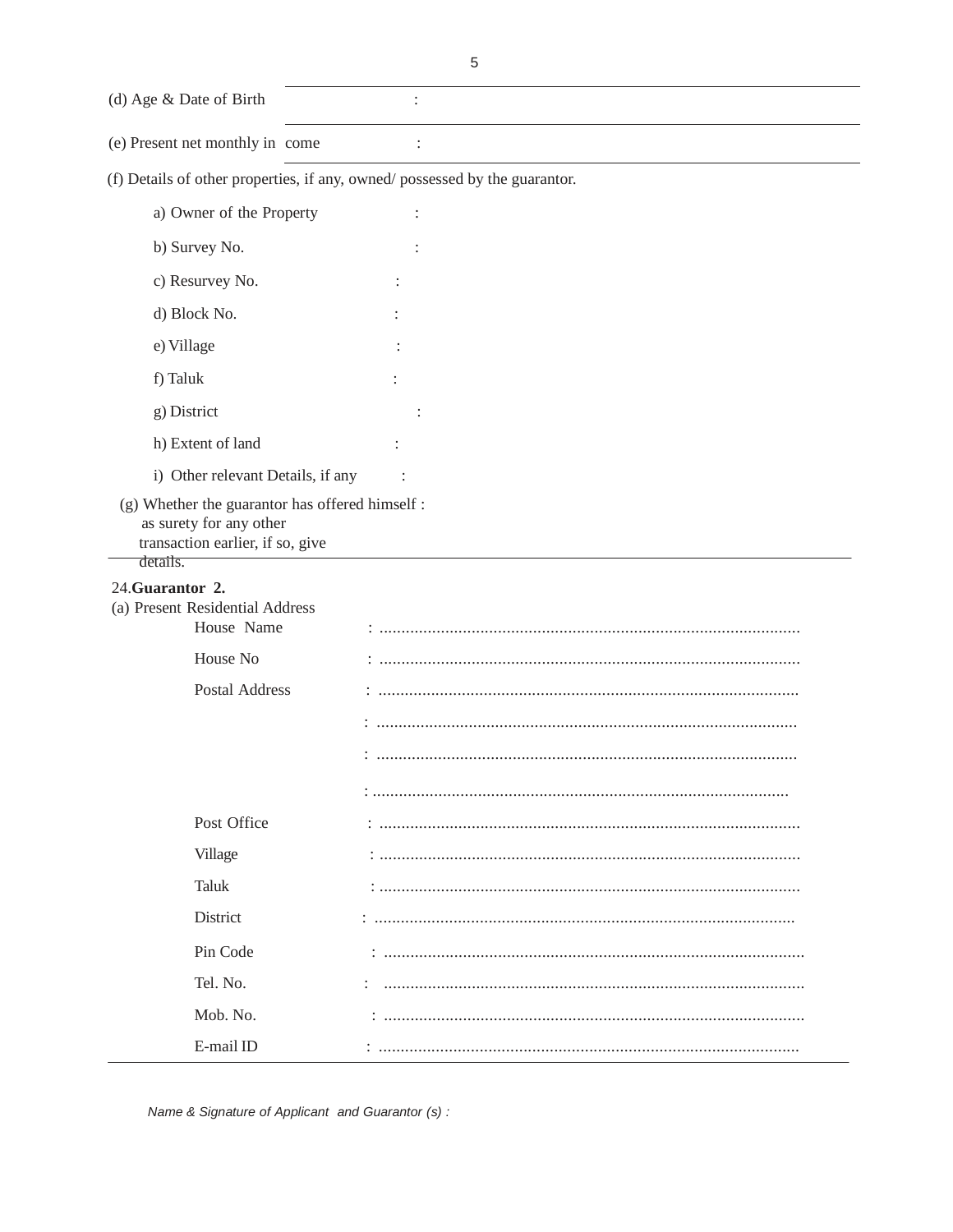| (b) Permanent Residential Address                               |                |
|-----------------------------------------------------------------|----------------|
| House Name                                                      |                |
| House No                                                        |                |
| <b>Postal Address</b>                                           |                |
|                                                                 |                |
|                                                                 |                |
|                                                                 |                |
| Post Office                                                     |                |
| Village                                                         |                |
| <b>Taluk</b>                                                    |                |
| District                                                        |                |
| Pin Code                                                        |                |
| Tel. No.                                                        |                |
| (c) Official Address:                                           |                |
| Name of Office                                                  |                |
| Designation                                                     |                |
| Location                                                        |                |
| Post Office                                                     |                |
| District                                                        |                |
| Pin Code                                                        |                |
| Tel. No.                                                        |                |
| (d) Age & Date of Birth                                         | $\ddot{\cdot}$ |
| (e) Present net monthly income                                  |                |
| (f) Details of other properties, if any, owned/possessed by the |                |
| guarantor.                                                      |                |
| a) Owner of the Property                                        |                |
| b) Survey No.                                                   |                |
| c) Resurvey No.                                                 |                |
| d) Block No.                                                    |                |
| e) Village                                                      |                |
| f) Taluk                                                        |                |
| Name & Signature of Applicant and Guarantor (s) :               |                |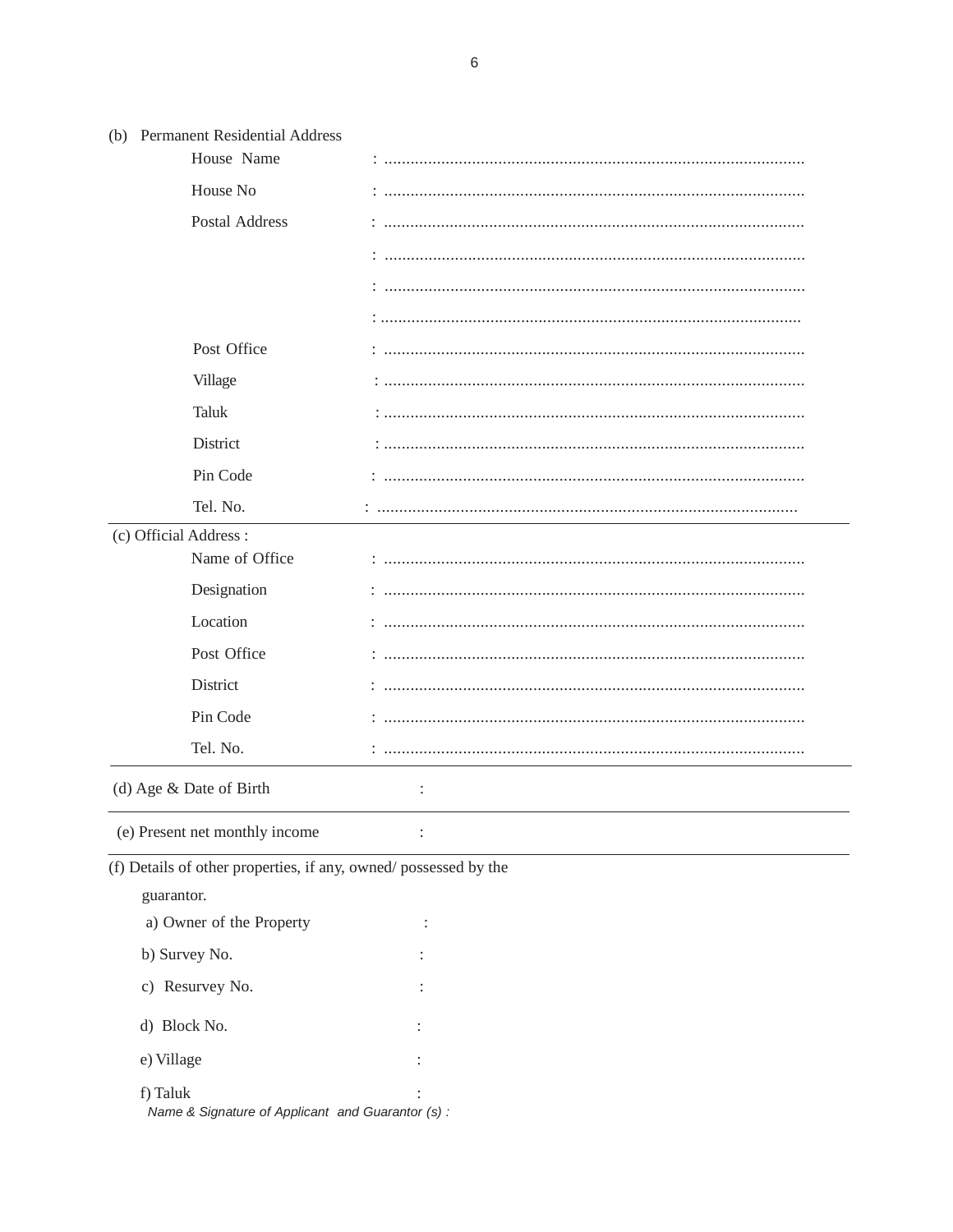|     |                                                                                                                      | 7 |
|-----|----------------------------------------------------------------------------------------------------------------------|---|
|     | g) District                                                                                                          |   |
|     | h) Extent of land                                                                                                    |   |
|     | i) Other relevant Details, if any                                                                                    | : |
| (g) | Whether the guarantor has offered<br>himself as surety for any other<br>transaction earlier, if so, give<br>details. | : |
|     | 25. Guarantor 3.<br>(a) Present Residential Address<br>House Name                                                    |   |
|     | House No                                                                                                             |   |
|     | <b>Postal Address</b>                                                                                                |   |
|     |                                                                                                                      |   |
|     |                                                                                                                      |   |
|     |                                                                                                                      |   |
|     | Post Office                                                                                                          |   |
|     | Village                                                                                                              |   |
|     | Taluk                                                                                                                |   |
|     | District                                                                                                             |   |
|     | Pin Code                                                                                                             |   |
|     | Tel. No.                                                                                                             |   |
|     | Mob. No.                                                                                                             |   |
|     | E-mail ID                                                                                                            |   |
|     | (b) Permanent Residential Address                                                                                    |   |
|     | House Name                                                                                                           |   |
|     | House No                                                                                                             |   |
|     | <b>Postal Address</b>                                                                                                |   |
|     |                                                                                                                      |   |
|     |                                                                                                                      |   |
|     |                                                                                                                      |   |
|     | Post Office                                                                                                          |   |
|     | Village                                                                                                              |   |
|     | <b>Taluk</b>                                                                                                         |   |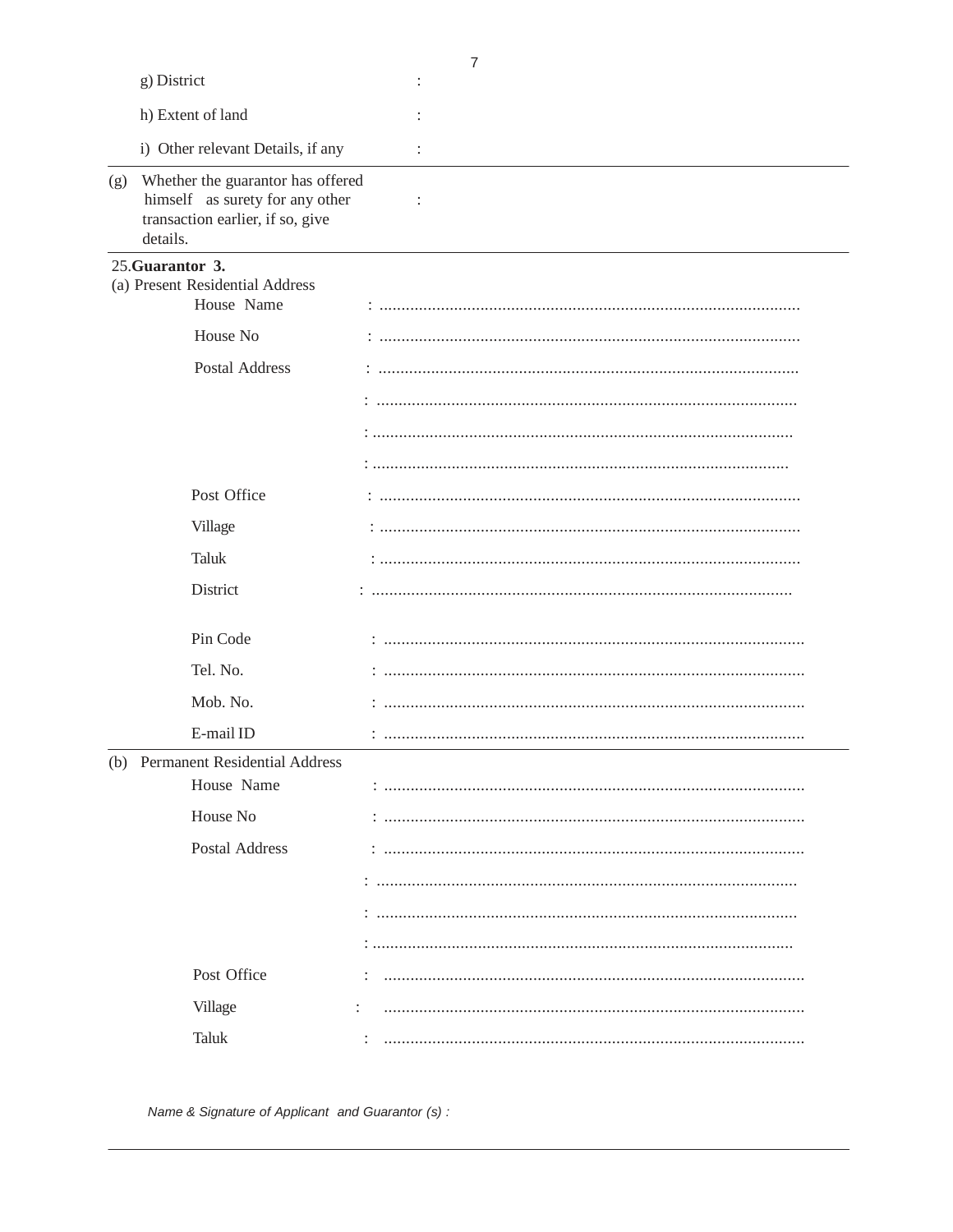|     | District                                                                                                             | 8                                                                                                              |
|-----|----------------------------------------------------------------------------------------------------------------------|----------------------------------------------------------------------------------------------------------------|
|     |                                                                                                                      |                                                                                                                |
|     | Tel. No.                                                                                                             |                                                                                                                |
|     | (c) Official Address:<br>Name of Office                                                                              |                                                                                                                |
|     | Designation                                                                                                          |                                                                                                                |
|     | Location                                                                                                             |                                                                                                                |
|     | Post Office                                                                                                          |                                                                                                                |
|     | District                                                                                                             |                                                                                                                |
|     | Pin Code                                                                                                             |                                                                                                                |
|     | Tel. No.                                                                                                             |                                                                                                                |
|     |                                                                                                                      |                                                                                                                |
|     | (d) Age & Date of Birth                                                                                              |                                                                                                                |
|     | (e) Present net monthly income                                                                                       | $\ddot{\cdot}$                                                                                                 |
|     | (f) Details of other properties, if any, owned/possessed by the                                                      |                                                                                                                |
|     | guarantor.                                                                                                           |                                                                                                                |
|     | a) Owner of the Property                                                                                             |                                                                                                                |
|     | b) Survey No.                                                                                                        |                                                                                                                |
|     | c) Resurvey No.                                                                                                      |                                                                                                                |
|     | d) Block No.                                                                                                         |                                                                                                                |
|     | e) Village                                                                                                           |                                                                                                                |
|     | f) Taluk                                                                                                             |                                                                                                                |
|     | g) District                                                                                                          |                                                                                                                |
|     | h) Extent of land                                                                                                    | $\ddot{\cdot}$                                                                                                 |
|     | i) Other relevant Details, if any                                                                                    |                                                                                                                |
| (g) | Whether the guarantor has offered<br>himself as surety for any other<br>transaction earlier, if so, give<br>details. | $\ddot{\cdot}$                                                                                                 |
|     | 26. PERSONAL LOAN PARTICULARS                                                                                        |                                                                                                                |
| a.  | Amount of Loan applied for                                                                                           | $\ddot{\phantom{a}}$                                                                                           |
| b.  | (Round your preference)                                                                                              | 36<br>48<br><b>30</b><br>42<br>No. of monthly instalments proposed for the repayment in months $\therefore$ 24 |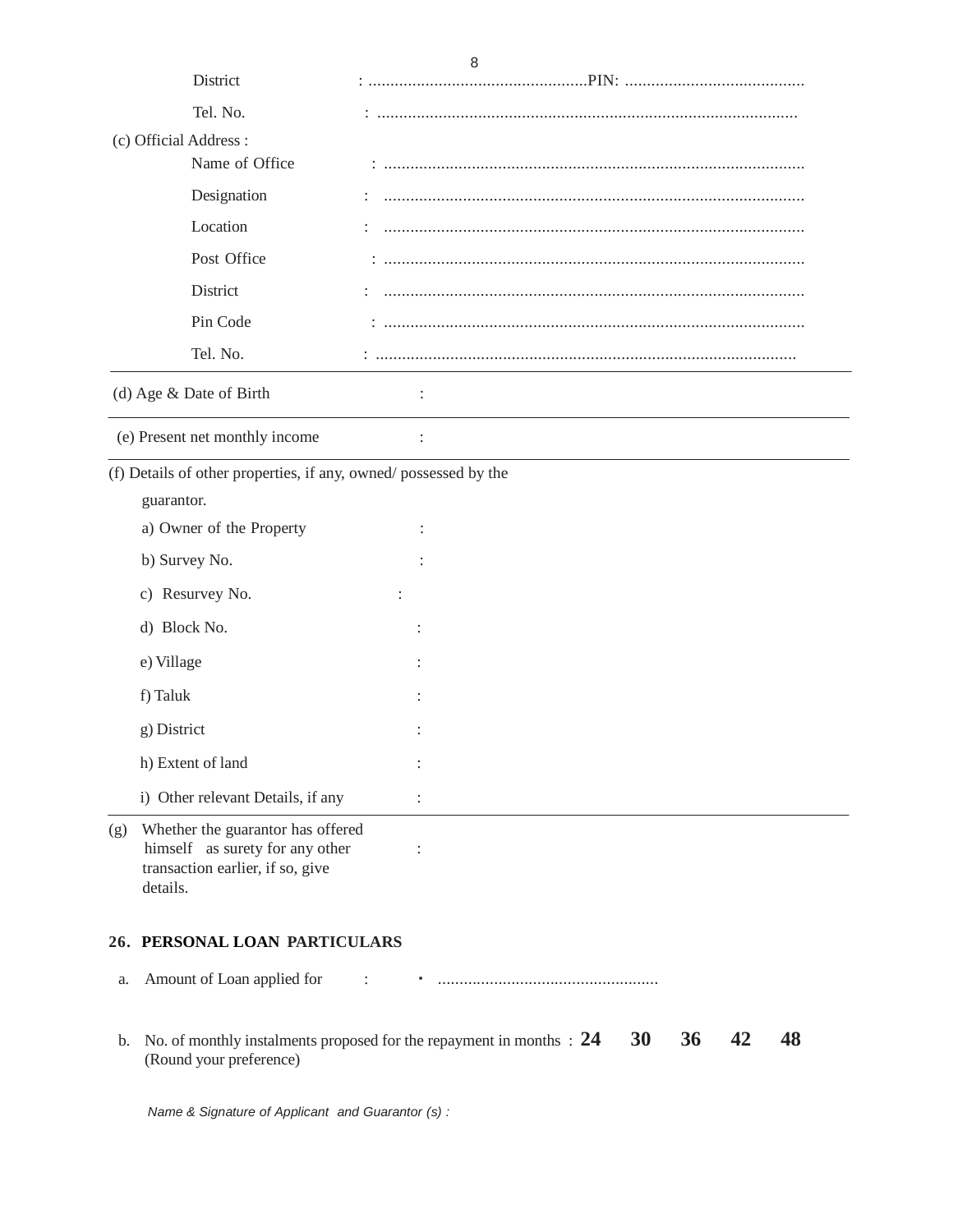| Purpose of the Personal Loan<br>$C_{\star}$ | 9                                |  |
|---------------------------------------------|----------------------------------|--|
| Child's Education                           | Holidays / Travel                |  |
| <b>Medical Expenses</b>                     | <b>Consumer Durable Purchase</b> |  |
| Marriage                                    | Improvement / Renovation of Home |  |
|                                             |                                  |  |

NB:- Processing fee cum documentation charges as applicable from time to time shall be remitted by the loanee beforehand for disbursing the sanctioned loan amount. Similarly, loanee shall submit post dated EMI cheques for the repayment of EMIs in accordance with the repayment schedule issued by KTDFC to the loanee and subject to the terms and conditions in the loan.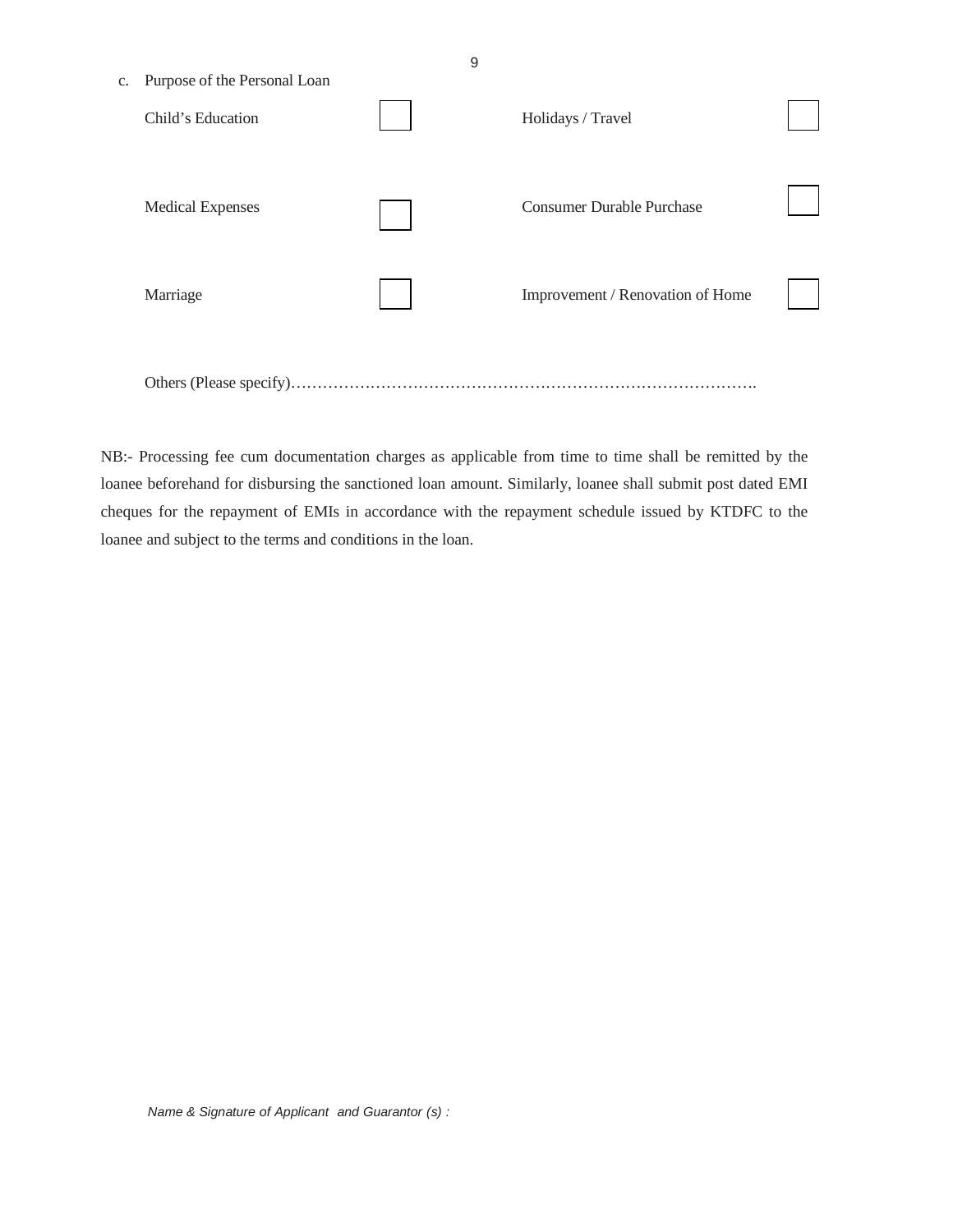#### **DECLARATION**

I/We here by apply for a loan from KTDFC to the extent indicated in the loan request section of this application form. I/We declare that the foregoing particulars and information furnished in this application form are true, accurate and complete and that they shall form the basis of any loan that KTDFC may decide to sanction to me/us

I / We confirm that I/We have/had no insolvency proceedings against me /us .Nor have, I/we been adjudicated insolvent. I/we agree that KTDFC may at its discretion conduct discreet inquiries in respect of this application. I/We undertake to inform the company as to any change in my/our occupation /employment/ residential address/registered address and to provide any further information that the company may require. KTDFC will be at liberty to take such action as it may deem necessary if my/our above statement are found to be untrue. I/We agree that KTDFC shall have the sole discretion to sanction/reject/reduce my/our loan application without assigning any reason therein. I/We further agree that my/our loan transactions shall be governed by the rules of KTDFC which may be in force from time to time. I/We further agree that any variations in the terms and conditions that may be decided by the Company from time to time shall also be applicable for the loan, in case of sanctioning of the same. I/We further agree that if the loan is sanctioned, KTDFC shall have the right to amend, alter or modify the terms and conditions or cancel/withdraw all or any of the amount sanctioned or recall the loan account at any time at its sole discretion without assigning any reason whatsoever and shall always be construed as agreed to be complied by me/us. I/We further confirm that the funds will be used for the stated purpose only and will not be used for any other purpose and/or anti-social purposes and that the Company has the absolute right to recall the funds in case of violation of any of the terms and conditions. I/We further agree to execute all necessary documents as per Company's requirements to its satisfaction.

Place:

Date:

Signature of the Applicant :

Signature of the Guarantor(s)  $\qquad$  : (1)

 $(2)$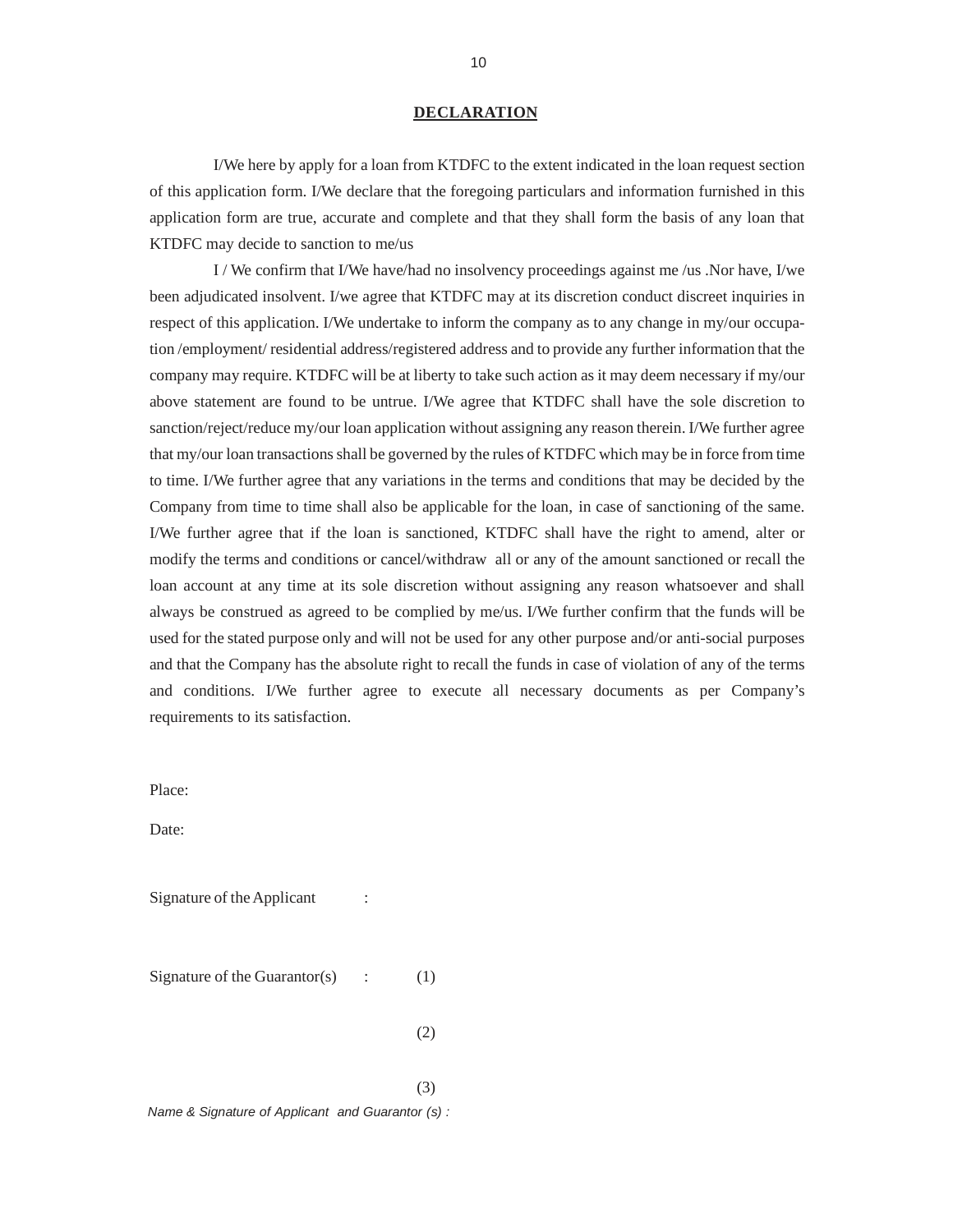#### **(For Office Use Only)**

The application submitted by Sri / Smt. ..................................................................................................................... ............................................................................................................................................................................. ......................................................................................................................................................................... has been verified. The certificate of employment and undertaking for recovery from pay and terminal benefits in respect of the borrower / surety duly approved by the employer has been attached with the application.

An Amount of ₹ ................. (Rupees ..............................................................................................................) may be sanctioned being the amount requested / amount eligible to be recovered with EMI at  $\cdot$ ....................... (Rupees.......................................................................................................................) with interest rate @ ...................... in ............................. equated monthly instalments.

The last instalment will be the amount outstanding after remittance of the .................. instalment including other dues to the Corporation at the time of closing of the loan amount.

## **Forwarding the file for Sanction on ……………………………..**

**Section Clerk : The Section Head :**  Section Head :

## **Sanctioned / Rejected**

**Branch Manager : …………………………………………………………….**